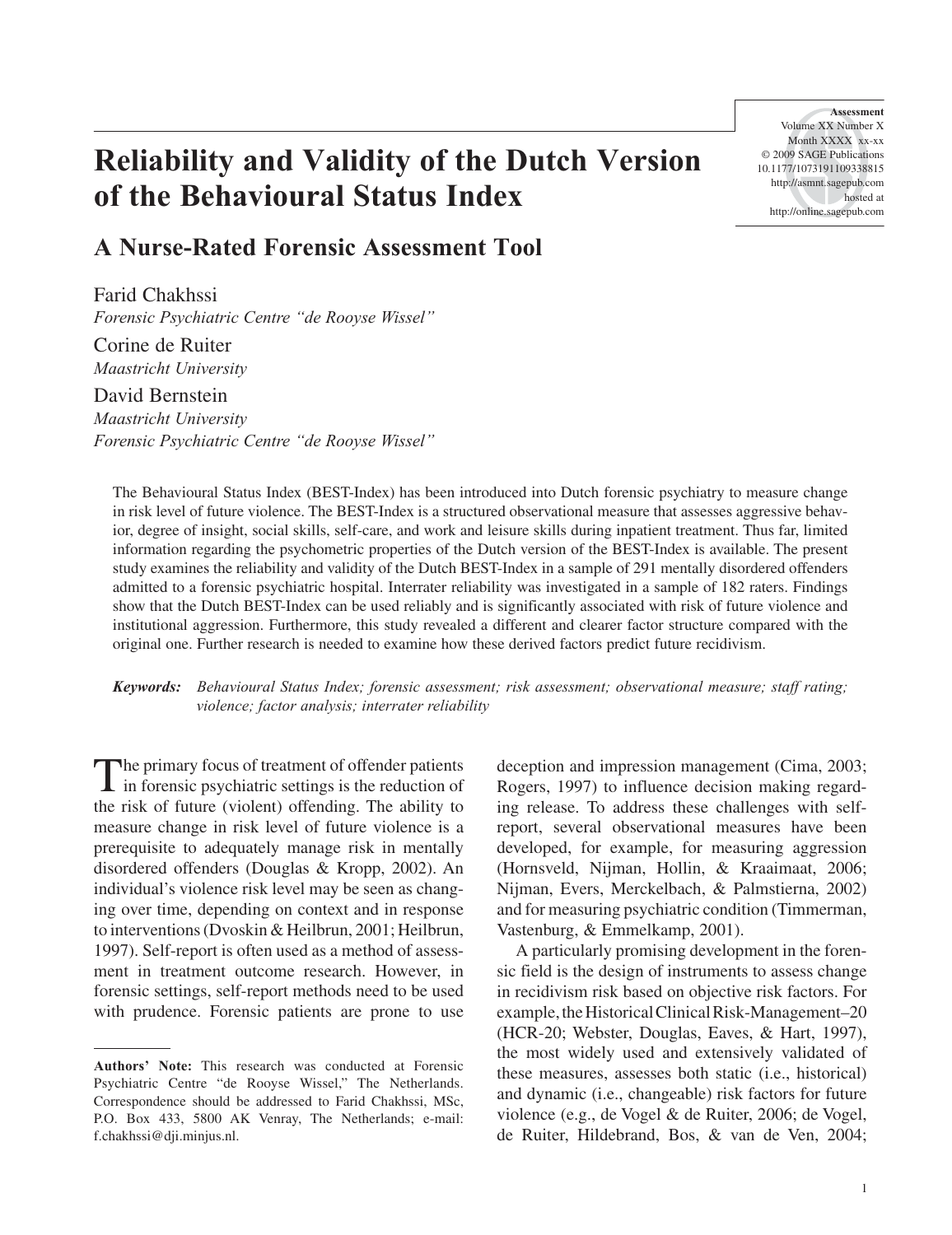Strand & Belfrage, 2001). The HCR-20 has shown good ability to predict moderate- to long-term recidivism (Douglas, Guy, & Weir, 2006). However, the HCR-20 was not originally intended to measure change in recidivism risk during forensic treatment (Douglas & Skeem, 2005). Only 10 of the HCR-20's items measure dynamic risk factors, which may limit its suitability for measuring change in risk levels. For this reason, instruments are needed that focus primarily on assessing change in dynamic risk factors during forensic treatment.

Reed, Woods, and Robinson (2000) adapted the Behavioural Status Index (BEST-Index), a broadspectrum structured observational measure applied by nurses, for use in forensic psychiatric samples (Ross et al., 2008; Woods, 2000). The BEST-Index was first developed as an instrument for assessing change during general psychiatric treatment and during patients' transition from a psychiatric hospital to communitybased care (Mahgoub, 1988). For use in forensic settings, a risk scale was added to the BEST-Index, and the original scales were modified for forensic use (Robinson, Reed, & Lange, 1996). Recently, two subscales on self-care and work skills were added (Reed et al., 2000). BEST-Index assessment is now specifically aimed at measuring five behavioral domains, including aggressive behavior, degree of insight, social skills, self-care, and work and leisure skills.

Thus far, few studies have investigated the psychometric properties of the BEST-Index. Research on the factor structure of the BEST-Index in a sample of mentally disordered offenders (*N* = 503) yielded an ambiguous factor solution (Woods, Reed, & Collins, 2005). In this study, the authors investigated the factor structure of the first three subscales: Risk, Insight, and Social Skills, which resulted in an overfactored model consisting of 11 factors, where one factor had no salient loadings and one factor consisted of only one item. Other attempts to investigate the factor structure were based on the same sample and more explorative in nature. For example, factor analyses were limited to a single subscale (Woods, Reed, & Collins, 2001a; Woods, Reed, & Collins, 2001b; Woods, Reed, & Collins, 2001c) or to two subscales (Woods, Reed, & Collins, 2003a; Woods, Reed, & Collins, 2003b; Woods, Reed, & Collins, 2004). Although these studies resulted in several factors per subscale or per two subscales, the identified structures did not emerge in a recent factor analytic study on the same sample containing all three subscales (Woods et al., 2005).

Internal consistency, test–retest stability, and interrater reliability on the item level of the BEST-Index subscales Risk, Insight, and Communication have been reported by Woods, Reed, and Robinson (1999). Interrater reliabilities were weak to good, test–retest stabilities were good, and, as a measure of internal consistency, item-to-subscale correlations were weak to good. With regard to the convergent validity of the BEST-Index, statistically significant correlations were found between BEST-Index items and HCR-20 items (ranging from .41 to .44, Spearman ρ correlations) in a forensic sample (Ross et al., 2008).

The possibility of using the BEST-Index as an inpatient observational measure of future violence risk served as an impetus to the introduction of the instrument in several Dutch forensic psychiatric hospitals. The instrument was translated into Dutch (van Erven, 1999), and nursing staff were trained in the use of the assessment tool. The present study examines the reliability and validity of the Dutch version of the BEST-Index in a sample of forensic psychiatric inpatients. First, interrater reliability of the BEST-Index total score and subscales was studied. Second, the internal reliability was examined by means of internal consistency and item homogeneity parameters. Third, the goodness of fit of the three original subscales of the BEST-Index was examined by means of confirmatory factor analysis. Because of inadequate fit (described later), the underlying latent constructs were investigated by means of principal components analysis (PCA). Finally, convergent and predictive validity was examined by measuring the association between the BEST-Index and the HCR-20 and institutional aggressive behavior.

#### **Method**

# **Setting**

This study was conducted at Forensic Psychiatric Centre "de Rooyse Wissel" (dRW), a Dutch maximum security hospital for the treatment of mentally disordered offenders who were hospitalized under the Dutch judicial measure of *TerBeschikkingStelling* (TBS order). A TBS order can be imposed on offenders who have committed serious offences, carrying a punishment of at least 4 years imprisonment, and who suffer from a mental disorder according to American Psychological Association's *Diagnostic Manual and Statistical Manual of Mental Disorders*, text revision (*DSM-IV-TR*) criteria (American Psychiatric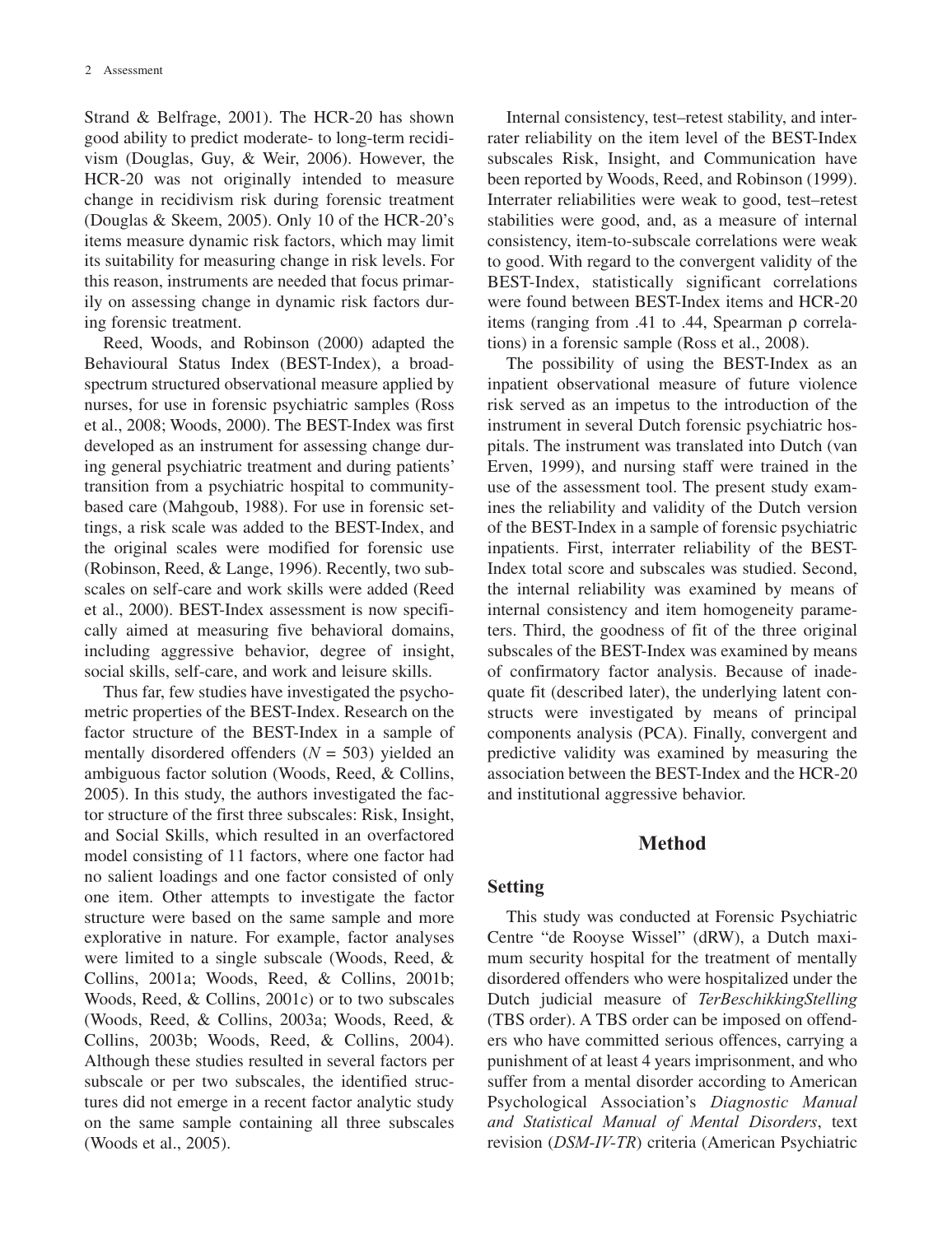| Sample Characteristics $(N = 291)$                       |                         |  |  |  |
|----------------------------------------------------------|-------------------------|--|--|--|
| Age (years)                                              | $38.2(SD = 9.5)$        |  |  |  |
| Main index offense                                       |                         |  |  |  |
| Homicide offense (including attempt)                     | 39.4%                   |  |  |  |
| Sexual offense                                           | 23.3%                   |  |  |  |
| Violent theft, robbery, and assault                      | 23.0%                   |  |  |  |
| Property offense                                         | 1.0%                    |  |  |  |
| Arson                                                    | 9.1%                    |  |  |  |
| Criminal history                                         |                         |  |  |  |
| Prior convictions                                        | 80.1%                   |  |  |  |
| Age at first conviction                                  | 22.8 years $(SD = 8.2)$ |  |  |  |
| Prior TBS                                                | 8.2%                    |  |  |  |
| Mental health history                                    |                         |  |  |  |
| Prior contact with mental health<br>services $(n = 287)$ | 72.5%                   |  |  |  |
| Age at first mental health contact<br>$(n = 205)$        | 17.6 years $(SD = 9.6)$ |  |  |  |

**Table 1**

Note: TBS = *TerBeschikkingStelling*.

Association, 2000). The TBS order is prolonged as long as the court deems the patient a danger to society. The hospital has 229 residential treatment beds for male offenders, divided over three geographical locations.

#### **Sample**

The study sample consists of 291 male mentally disordered offenders admitted to dRW. These patients where admitted under the TBS order during the period between March 1, 2000, and December 1, 2007. *DSM-IV-TR* Axis I and Axis II diagnoses were extracted from the patient files. These are based on clinical diagnoses made by psychiatrists, supported by findings from psychological assessments performed by clinical psychologists.

The characteristics of the study sample are presented in Table 1. Mean age was  $38.2$  years  $(SD = 9.5)$ years). In the sample, 39.5% of the patients had committed (attempted) homicide; 23.3% had committed sexual offenses; 23% had committed violent theft, robbery, or assault; 9.1% had committed arson; and 1% had committed property offenses. Axis I and/or Axis II diagnoses were available for 287 patients. Classifications for four patients were deferred, awaiting additional (neuro-)psychological assessments. Patients were classified according to *DSM-IV-TR* Axis I disorder categories, if they met the diagnostic criteria for at least one disorder belonging to that category. Two thirds of the patients (65.9%) met the diagnostic criteria for at least one substance-related

disorder. Seventy-one patients (24.7%) met criteria for schizophrenia or other psychotic disorders. Fiftyseven patients (19.6%) met criteria for a paraphilic disorder, 17 patients (5.9%) for mood disorders, 19 patients (6.6%) for anxiety disorders, 23 patients (8.0%) for impulse control disorders, 21 patients (7.3%) for pervasive developmental disorders, 25 patients (8.7%) for attention deficit and disruptive behavior disorders, and 14 patients (4.9%) for other *DSM-IV-TR* Axis I disorder categories. In terms of Axis II personality disorders (PD), the most prevalent PD (56.1%) was a mixed PD or PD not otherwise specified (NOS). The prevalence of having any PD (including PD NOS) in this sample was 81.1% (236 patients). Subsequent to mixed PD and PD NOS, the most prevalent PD was antisocial PD (18.5%). The other PDs were much less prevalent: three with paranoid PD (1%), two schizoid PD (0.7%), one schizotypical PD  $(0.3\%)$ , 16 borderline PD  $(5.6\%)$ , four histrionic PD (1.4%), 25 narcissistic PD (8.6%), two avoidant PD (0.7%), and four obsessive-compulsive PD (1.4%). No patient met the criteria for dependent PD.

#### **Measures**

*BEST-Index*. The BEST-Index (Reed et al., 2000) contains 70 items divided a priori among three subscales: Risk, Insight, and Communication and Social Skills. Each item can be scored on a 5-point scale ranging from 1 (*worst case*) to 5 (*optimal case*). The Risk scale contains 20 items related to dangerous behaviors, such as violence to others and general disruptive and antisocial behaviors. The Insight scale consists of 20 items measuring the level of insight into the nature of the patient's problems, antecedent events leading to their current situation, and attribution of responsibility. The Communication and Social Skills subscale contains 30 items on adaptive social behavior, social skills, and interpersonal relationships. The BEST-Index is scored over the previous 6-month period, and the time needed to complete an assessment varies between 1 and 2 hours. An example of an item, item description, and the scoring categories are given in Table 2.

Test–retest reliabilities of the BEST-Index scales and items were satisfactory in an earlier study in a U.K. forensic psychiatric sample (*N* = 100; Woods et al., 1999). Reliabilities (Spearman ρ correlations) over a 2-week interval ranged from .84 to .89 for the subscales and from .77 to .95 for the items. Item– to-subscale correlations (Spearman ρ) varied between .14 and .81. Interrater reliabilities ( $N = 37$ ; Spearman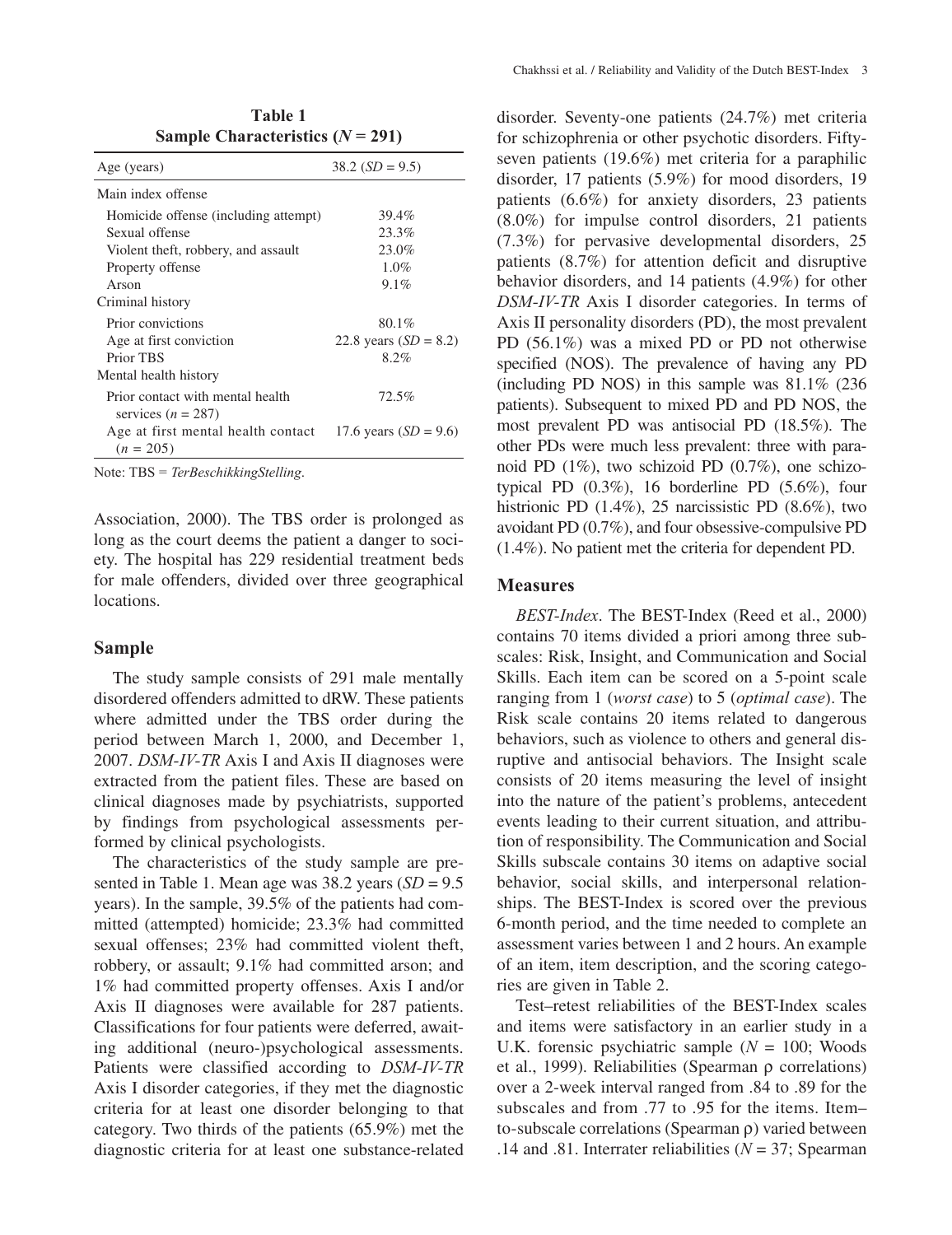**Table 2 Illustration of a BEST-Index Item and Scoring Categories**

| Insight Subscale Item 2: Description of Tension |                                                                                    |                                                                              |                                                                               |                                                                          |  |
|-------------------------------------------------|------------------------------------------------------------------------------------|------------------------------------------------------------------------------|-------------------------------------------------------------------------------|--------------------------------------------------------------------------|--|
| 2. Description of Tension                       |                                                                                    |                                                                              |                                                                               |                                                                          |  |
| 2.1                                             | 2.2                                                                                | 2.3                                                                          | 2.4                                                                           | 2.5                                                                      |  |
| Unable clearly to<br>describe such<br>feelings  | With support and encour-<br><i>agement</i> occasionally<br>describes such feelings | Occasionally spontane-<br><i>ously</i> describes such<br>feelings reasonably | Usually <i>spontaneously</i><br>describes such feelings<br>reasonably clearly | Always spontaneously and<br>clearly describes such<br>feelings and their |  |
|                                                 | reasonably clearly                                                                 | clearly                                                                      |                                                                               | meanings                                                                 |  |

Note: BEST-Index = Behavioural Status Index. *Definition for Description of Tension:* In conversation, the patient is able to describe and illustrate his/her experience while undergoing attacks of increased tension and nervousness.

ρ correlations) for the BEST-Index items varied from .03 to .77, with a mean of .43 for all items. In addition, items from the BEST-Index subscales Risk and Insight have been shown to be significantly associated (ranging from .41 to .44,  $p \le 0.01$ ; Spearman ρ correlations) with the HCR-20 Clinical items Lack of insight, Negative attitudes, Active symptoms of major mental illness, Impulsivity, and Unresponsive to treatment as well as with the HCR-20 Risk-management item Lack of personal support (Ross et al., 2008). The BEST-Index was translated into Dutch (van Erven, 1999), in collaboration with the original authors, independent from the authors of the present study.

*HCR-20*. The HCR-20 (Webster et al., 1997) is specifically designed for assessing the risk of future violence among persons with mental disorders. It consists of 20 items, each rated from 0 to 2 (0 = *does not apply*; 1 = *applies somewhat*; 2 = *definitely applies*), divided among three scales: Historical (H), Clinical (C), and Risk Management (R). The H scale focuses on previous violent and antisocial behavior, the C scale on clinical aspects related to violence risk, and the R scale on future situational factors. In contrast to the 10 items of the H scale, the 5 items of the C scale and the 5 items of the R scale are amenable to change over time. The HCR-20 is intended to structure professional judgment about violence risk, and raters are asked to make a final risk judgment of low, moderate, or high (HCR-20 manual; Webster et al., 1997). Research studies within diverse populations and in several countries have shown that the HCR-20 scores and final risk judgments can be derived reliably and are related to long-term violent recidivism (see Douglas et al., 2006).

*START Outcome scale*. The START Outcome scale is a modified version of the Overt Aggression Scale (OAS; Yudofsky, Silver, Jackson, Endicott, & Williams, 1986) for use in forensic clinical practice (Nicholls, Brink, Desmarais, Webster, & Martin, 2006). The modified version consists of 11 categories: (1) verbal aggression, (2) physical aggression against objects, (3) physical aggression against self, (4) physical aggression against other people, (5) selfneglect, (6) substance abuse, (7) victimized by others, (8) sexual aggression, (9) unauthorized leave, (10) suicidal behavior, and (11) stalking. Each category of adverse outcome is rated according to its severity on a 4-point scale from *least severe* (1) to *most severe* (4). Prior research shows that the START Outcome scale can be reliably coded from patient files (intraclass correlation coefficient [ICC] = .70; Nicholls et al., 2006).

# **Raters and Training**

BEST-Index raters were 182 psychiatric nurses (43.9% male) with an average of 3.6 years of experience  $(SD = 2.5)$  at the dRW and a mean age of 35.8 year  $(SD = 8.8)$ . All raters attended a half-day workshop, given by the first author and/or a coteacher (researcher or a masters-level research assistant). During the workshops, nurses were provided with the BEST-Index manual and informed about the nature and purpose of the BEST-Index. Second, the nurses were informed about the procedure for observational assessments of behavior. In addition, the nurses were presented with case vignettes and asked to rate several items of the BEST-Index. Finally, the scores were reviewed and discussed between the nurses and the trainer(s).

#### **Procedure**

Approval for the study was obtained from the hospital's executive board and the institutional research board.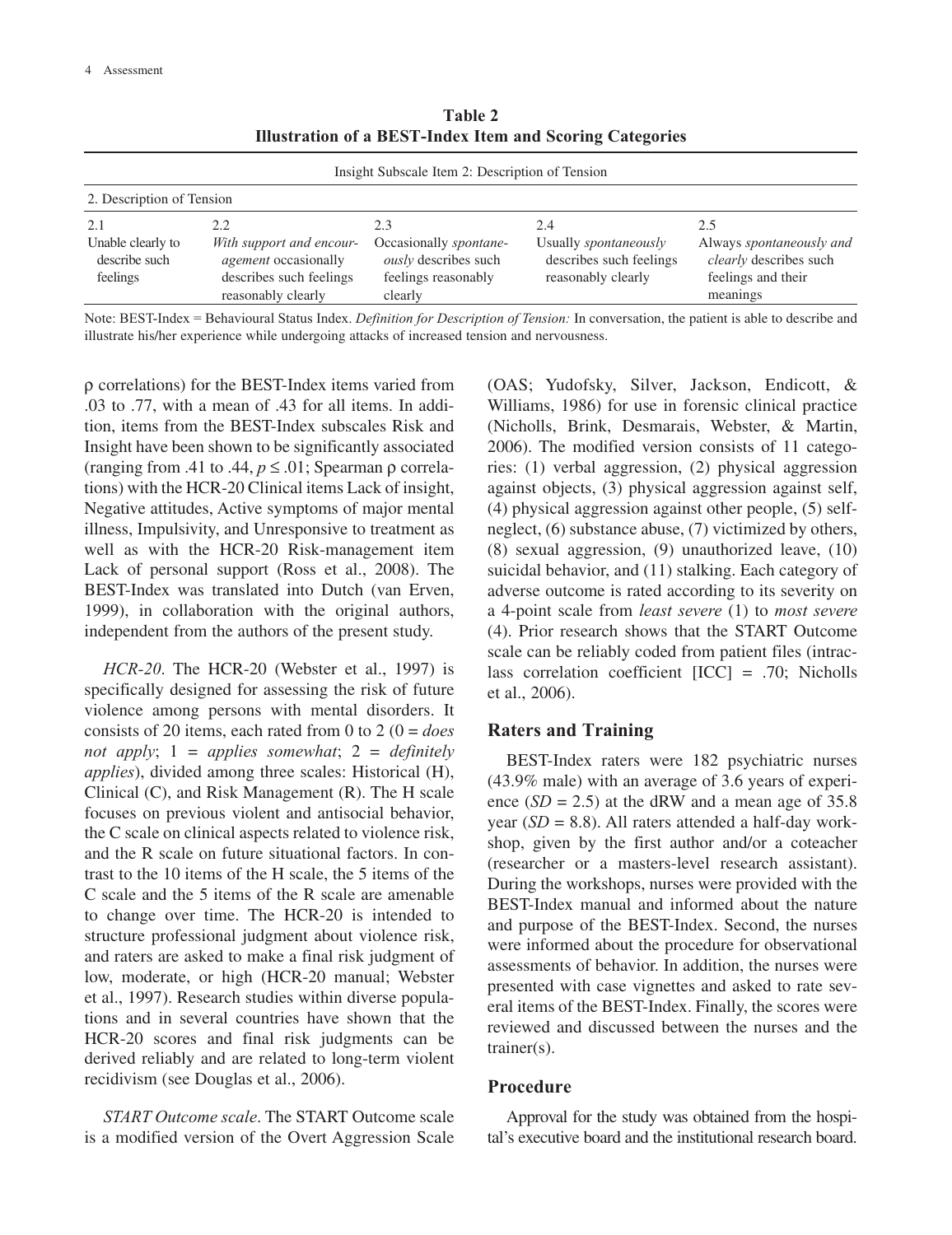*BEST-Index assessments*. Preferably, two psychiatric nurses assessed every patient using the BEST-Index 6 months after admission. Assessments were performed by at least the primary nurse on the ward where the patient resided and one other nurse. On average, there were 4.7 days  $(SD = 8.0)$  between the two independent assessments. The scores were recorded in an electronic database with a Webbased interface that had the same layout as the paper version of the BEST-Index. Scores from this database could be imported in the data analysis software.

*HCR-20 assessments*. Ratings were performed by mental health professionals, who also coordinated the treatment of these patients. All the raters were trained and experienced in using the HCR-20. HCR-20 assessments are performed regularly when the TBS order of the patient is evaluated (mostly every year, sometimes every 2 years). We conducted convergent validity analyses on patients who had at least one HCR-20 assessment (*n* = 224). For reliability analysis, 48 cases were coded twice (by two trained masters-level psychology research assistants), and the ICC for the HCR-20 total score was satisfactory at .76. For the individual HCR-20 scales, the ICCs were .72 for the H scale, .75 for the C scale, and .66 for the R scale (single measure ICCs, absolute agreement type).

*START Outcome scale assessments*. Official registration of institutional misconduct was used to detect aggressive behaviors during treatment. Possible antecedents, motive, and a detailed description of the observed misconduct are registered by psychiatric nurses at each occurrence. To classify this misconduct in terms of type and severity, all misconducts during a patient's stay were recoded by three raters (a masters-level student and two masters-level research assistants) with the English version of the START Outcome scale (Nicholls et al., 2006). To ensure a prospective design, all misconducts that occurred prior to the first assessment of the BEST-Index were eliminated from the predictive analyses. Although coded retrospectively, because of the detailed official registration, this procedure is not likely to underestimate the actual prevalence of inpatient misconduct. More than 300 incidents were coded by two raters to permit reliability analysis. In this study, the ICC for two raters was satisfactory at .83 (mean ICC; *n* = 369).

#### **Statistical Analysis**

*Interrater reliability*. For estimating the interrater reliability, the two-way random effects model, with measures of absolute agreement, of the ICC was used (Shrout & Fleiss, 1979). Nurses in this study are a random sample from all possible raters, and patients are also a random factor. In this study, 262 patients were rated twice because of rater attrition for several reasons (e.g., absence of the second rater due to illness or leave, the patient was transferred to another ward while a second rating was pending). Interrater reliability for the BEST-Index total and subscale scores as well as for the individual BEST-Index items was examined.

*Internal consistency and item homogeneity*. Internal consistency was examined using Cronbach's alpha for the BEST-Index total score as well as for the subscales. Mean interitem correlations were used as a measure of item homogeneity. Mean scores between raters, or when unavailable the scores of the single raters, were used for these and subsequent analyses.

*Confirmatory factor analysis*. The goodness-of-fit of the original three-factor model of the BEST-Index (Woods, 2000) was tested using confirmatory factor analysis. The model was fit using AMOS 7.0, employing the maximum likelihood procedure (Arbuckle, 2006). Each item was assumed to load only on its own subscale. Given the expected correlations between the subscales (Woods, 2000), the three subscales were allowed to correlate. Model fit was evaluated using the chi-square test, the root mean square error of approximation (RMSEA), the comparative fit index (CFI), and the Tucker Lewis index (TLI; also known as the nonnormed fit index; Byrne, 2001). A CFI and TLI value above .90 and an RMSEA value below .05 are indicative for an adequate fit (Hu & Bentler, 1999).

*Principal components analysis with varimax rotation*. Because of an inadequate fit (described later), we examined the latent constructs underlying the BEST-Index using exploratory PCA. The extracted communalities, which measure the percentage of variance in the variables explained by the extracted factors, were used to select variables to include in the analysis. Items with low communalities, meaning that the components explain little variance for these variables, are indicative of items that are unrelated to the domains of interest and should be removed from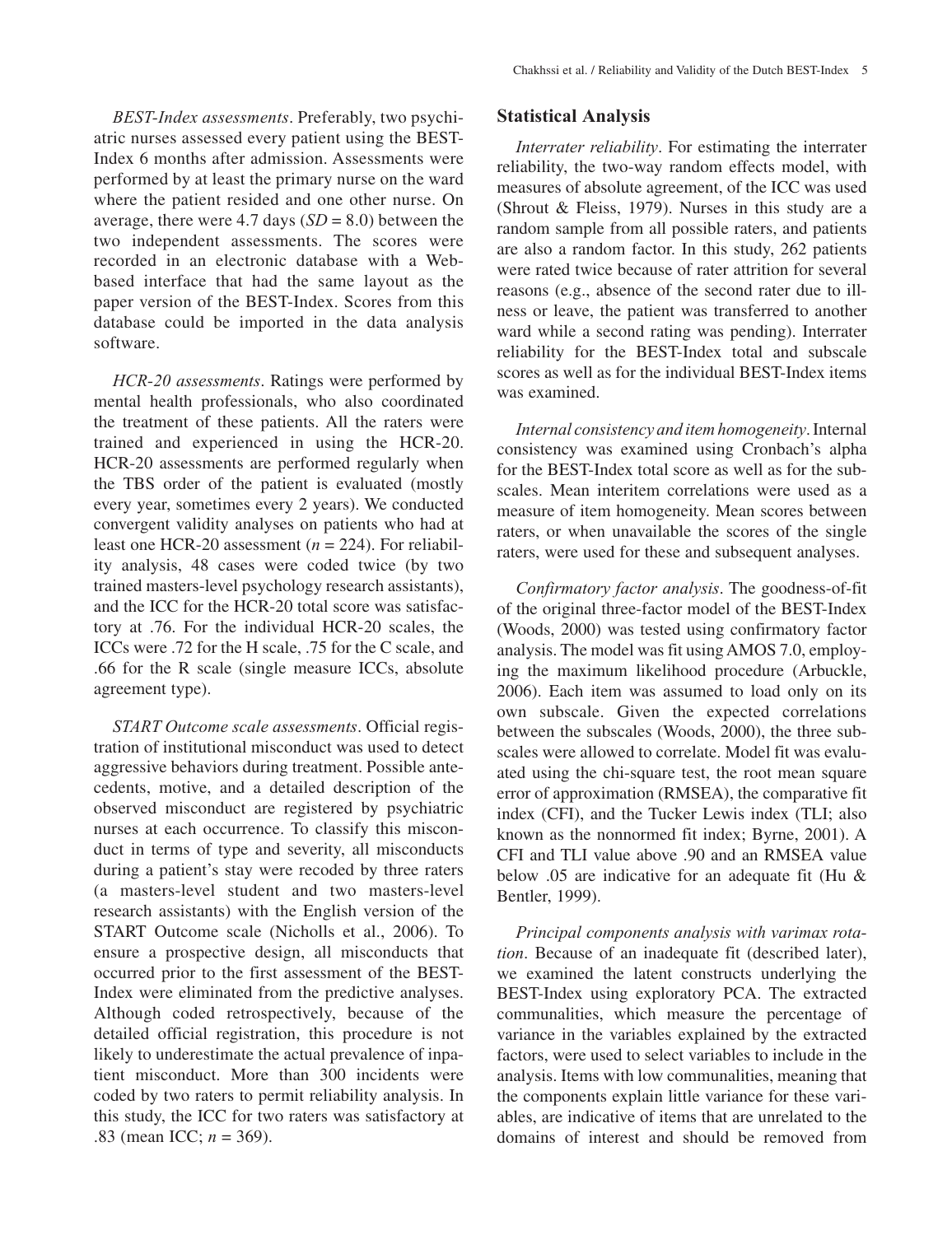further analyses (Fabrigar, Wegener, MacCallum, & Strahan, 1999). Items with communalities below .20 were removed from further analyses. Finally, varimax rotation was used to test the relative suitability of the resulting factor structure.

*Convergent and predictive validity*. Pearson product– moment correlations were used to measure the association between the BEST-Index scores and the level of violence risk (HCR-20). Convergent validity would be supported when the BEST-Index is stronger and statistically significantly correlated with the dynamic risk factors of the HCR-20 (i.e., the C and R scales) compared with the static risk factors of the H scale. Furthermore, predictive validity of the BEST-Index was examined by computing Pearson correlation coefficients between the BEST-Index scales and institutional adverse outcomes (START Outcome scale). To test the BEST-Index relation to violence, only the categories related to aggression to others will be used in this study. For the aggressive behavior, total score on START Outcome categories verbal aggression, physical aggression against objects, and physical aggression toward other people was computed by summing the incidences for each category during a patient's stay (mean length of stay in hospital  $= 3.2$ ) years; *SD* = 2.2 years). Analyses are performed using the Statistical Package for the Social Sciences, Version 13.0 (SPSS Inc., 2005).

#### **Results**

#### **Confirmatory Factor Analysis**

The goodness-of-fit indices for the original BEST-Index three-factor model did not meet the required cutoff values. The chi-square test yields a statistic of 7050.81 (*df* = 2342; *N* = 279), which has a corresponding *p* value of .000. This *p* value means that the null hypothesis of a good fit should be rejected. Additionally, the RMSEA is .09, the CFI is .65, and the TLI is .64, offering further evidence that the original model does not fit the present data well. In addition, inspection of the parameter estimates revealed that Risk subscale item 1 (critical ratio = 1.68; *p* = .093) and Item 16 (critical ratio = 1.59; *p* = .111) did not significantly predict the Risk subscale, suggesting that removing these items could improve model fit. Also, the error terms covariances between items revealed that seven pairs of items had high

modification indices (>80). These items pairs were items 13-14 and 2-4 from the Risk subscale and items 2-3, 13-14, 19-20, 19-23, and 20-23 from the Insight subscale. The high modification indices suggest that the model fit will improve if the model is respecified by allowing these error terms to covary. A stepwise approach by first removing the Risk subscale Items 1 and 16 from the model and subsequently allowing the items with the highest modification indices to covary resulted in a significantly improved model, that is, change in  $\chi^2(df = 142; N = 279) = 1094.5, p < .001$ . However, the model still did not meet the cutoff values indicating a good model fit,  $\chi^2(df = 2,200; N =$  $279$ ) = 5956.3,  $p = .000$ , RMSEA = .08, CFI = .72, and  $TLI = .71$ . Thus, an exploratory PCA was deemed necessary to reveal the instrument's factor structure.

#### **Principal Components Analysis**

Initial PCA with varimax rotation yielded 14 components with eigenvalues greater than 1, accounting for 70.0% of the total variance. In addition, the scree plot shows a steep drop over the first four components, followed by a leveling off for the remaining components. The first four components accounted for 50.5% of the total variance. The first component accounted for 31.7% of the total variance, whereas the other three components accounted for 9.5%, 5.2%, and 4.2%, respectively. These findings suggest that the four components offer the optimal solution. The extracted communalities of the items for the four components demonstrated low communalities (<.20) for seven items from the Risk subscale. These items and their communalities were as follows: Risk Item 1 (*Family support*, .04), Item 6 (*Serious self-harm*, .08), Item 7 (*Superficial self-harm*, .10), Item 15 (*Inappropriate sexual behaviors*, .11), Item 16 (*Sadomasochistic behaviors*, .08), Item 17 (*Macho gear and adornment*, .05), and Item 19 (*Substance abuse*, .06). These items were subsequently removed. PCA with varimax rotation on the remaining 63 items now yielded 11 components with eigenvalues greater than 1, accounting for 70.4% of the total variance. Again, the scree plot shows a steep drop over the first four components, followed by a leveling off for the remaining components. Now, the first four components accounted for 55.5% of the total variance. The first component accounted for 35.1% of the total variance, whereas the other three components accounted for 10.2%, 5.7%, and 4.5%, respectively. The pattern matrix with loadings after rotation, with the items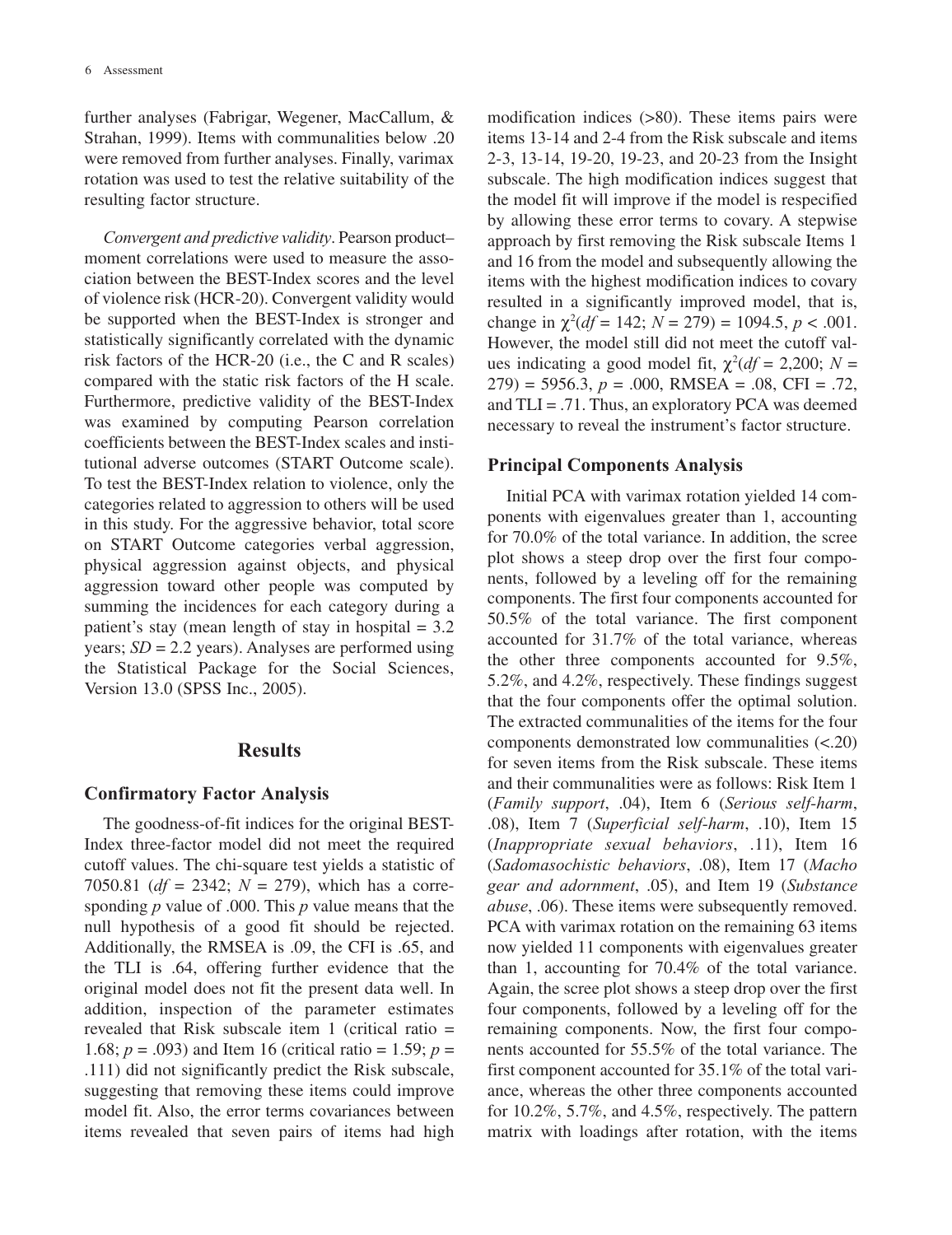sorted by the size of their loadings, is displayed in Table 3. Factor 1 comprises 23 items and seems to address *Social skills*. It consists primarily of items from the original Social Skills subscale. The highest loadings were found for Social Skills Item 28 (*Ease of communication*, .76), Social Skills Item 23 (*Assertiveness*, .74), and Social Skills Item 19 (*Expressing opinions*, .73). The weakest loading was found for Social Skills Item 4 (*Body posture*, .49). Factor 2 consists of 21 items and seems to address *Insight*, as demonstrated by items primarily from the original Insight subscale. The highest loadings were found for Insight Item 16 (*Self-appraisal*, .76), Insight Item 2 (*Description of tension*, .76), and Insight Item 17 (*Prioritization of problems*, .75). The weakest loading was found for Insight Item 3 (*Tension reducing strategies*, .50). Factor 3 consists of 14 items, and the highest loadings were found for Social Skills Item 13 (*Turn-taking*, .72), Risk Item 9 (*Verbal aggression following trigger event*, .71) and Social Skills Item 14 (*Listening skills*, .67). The weakest loadings were found for Social Skills Item 14 (*Imitative disruption*, .46). These items are related to aggressive and dominant behavior in interpersonal communication and, hence, Factor 3 was named *Interpersonal hostility*. Finally, Factor 4 consists of seven items related to *Physical violence*. The highest loadings were found for Risk Item 2 (*Serious violence to others without apparent trigger event*, .79), Risk Item 4 (*Minor violence to others without apparent trigger event*, .78), and Risk Item 3 (*Serious violence to others following trigger event*, .72). The weakest loadings were found for Risk Item 10 (*Attacks on objects without apparent trigger event*, .53).

The mean scores on the factors for the sample are displayed in Table 4. The mean scores were 85.34 (*SD* = 16.39) for the Social Skills factor, 56.42 (*SD* = 15.63) for the Insight factor, 47.16 (*SD* = 7.59) for the Interpersonal Hostility factor, and 33.31 (*SD* = 2.91) for the Physical Violence factor. Internal consistency<sup>1</sup> for the factors is also displayed in Table 4, and ranged from  $\alpha$  = .74 for the Physical Violence factor to  $\alpha$  = .96 for the Social Skills factor. Finally, homogeneity of the items ranged from .38 for the Interpersonal Hostility factor to .51 for the Insight factor.

# **Interrater Reliability**

The single-measure ICC based on absolute agreement for the BEST-Index total score containing 63 items was .71. For the BEST-Index factors extracted in the present study (Table 3), the coefficients were .71 (Social Skills factor), .66 (Insight factor),

.69 (Interpersonal Hostility factor), and .68 (Physical Violence factor). The coefficients for the individual items varied from .31 to .63 (median = .50) for the Social Skills factor, from .35 to .65 (median = .47) for the Insight factor, from .35 to .73 (median  $=$  .44) for the Interpersonal Hostility factor, and from .12 to .66 (median = .47) for the Physical Violence factor. The lowest single-measure coefficient was obtained for Item 2 of the Risk subscale (*Serious violence to others without apparent trigger event*, .12). Item 9 of the Risk subscale (*Verbal aggression following trigger event*, .73) obtained the highest coefficient.<sup>2</sup>

# **Convergent and Predictive Validity**

In this sample, the mean HCR-20 score was 25.1  $(SD = 6.19)$ . For the HCR-20 scales, the mean score for the H scale was  $13.19$  (*SD* = 3.39), for the C scale 4.78 (*SD* = 2.19), and 7.17 (*SD* = 2.59) for the R scale. Most patients ( $n = 146$ ; 65.1%) received a final risk judgment of high risk, whereas 46 (20.5%) patients were judged to pose a moderate risk and 32 (14.3%) patients a low risk. Regarding the convergent validity of the BEST-Index, the correlations of the original BEST-Index and the revised BEST-Index (containing 63 items) with the HCR-20 are displayed in Table 5. From Table 5, it can be seen that for the original BEST-Index, out of 20 possible correlations, 17 were significant. Significant correlations ranged from .15 (for the BEST-Index Risk subscale and HCR-20 final risk judgment) to .45 (for original BEST-Index total score with HCR-20 C scale). For the revised BEST-Index, out of 25 possible correlations, 21 were significant. Significant correlations ranged from .15 (for the revised BEST-Index Physical Violence factor and HCR-20 R scale) to .45 (for revised BEST-Index total score with HCR-20 C scale). Overall, the differences in the correlation matrix between the original and the revised BEST-Index original were small, with the exception of the higher correlations between the revised BEST-Index Interpersonal Hostility and Physical Violence factors with the Historical Scale of the HCR-20.

During their stay, most of the patients  $(n = 200)$ ; 68.7%) displayed acts of verbal aggression, 100 patients (34.4%) displayed acts of physical aggression against objects, and 134 patients (46.0%) displayed physical aggression toward others. The Pearson correlations between the revised BEST-Index scores, the HCR-20 scores, and the START Outcome scales are presented in Table 6.<sup>3</sup> The highest correlation coefficient between the revised BEST-Index scores and the START Outcome scales is found for the association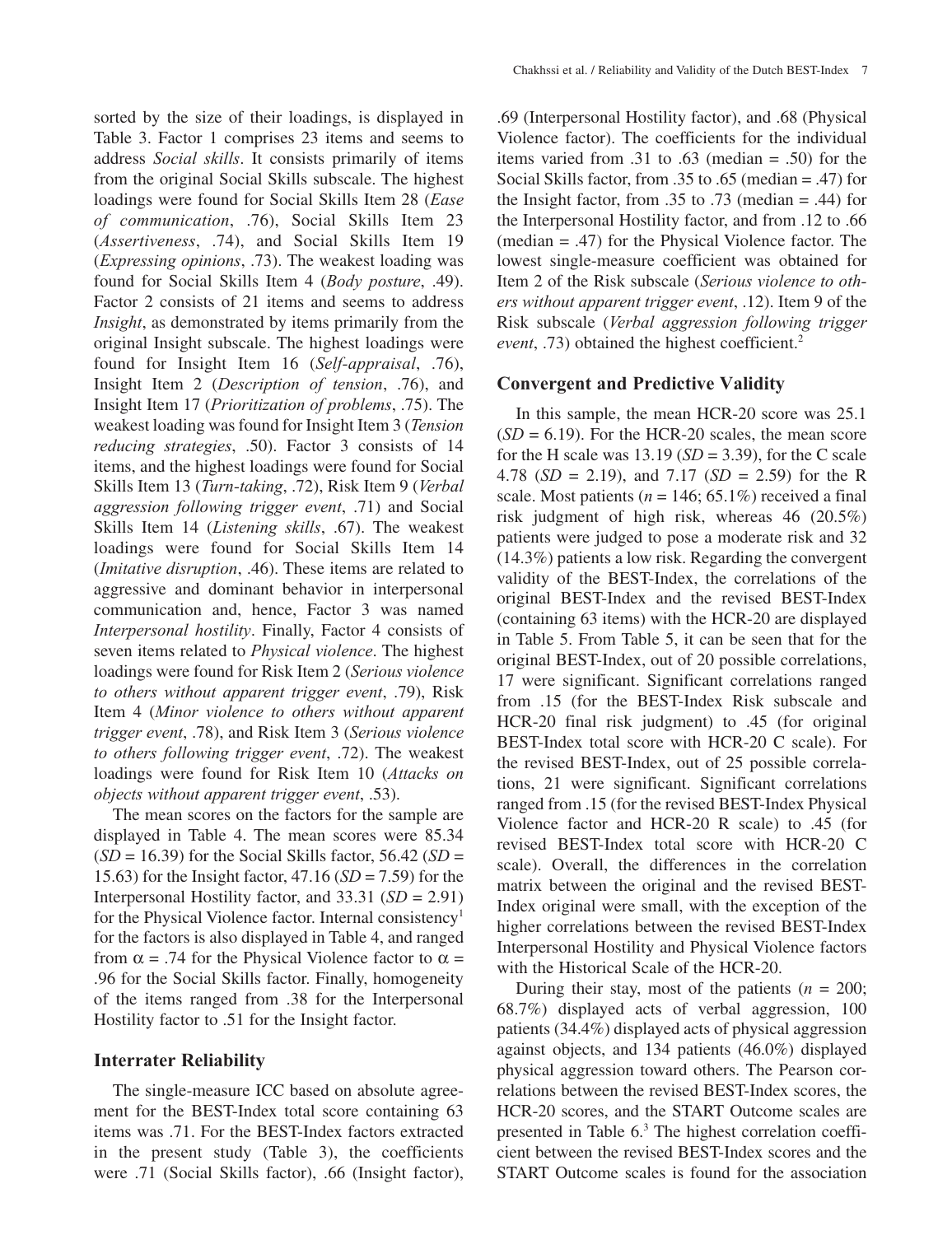| <b>BEST-Index</b>    |                                        |              | Factor         |                |                |
|----------------------|----------------------------------------|--------------|----------------|----------------|----------------|
| Items                | Description                            | $\mathbf{1}$ | $\mathfrak{2}$ | $\mathfrak{Z}$ | $\overline{4}$ |
| SOCIAL28             | Ease of communication                  | .76          | .34            | .15            |                |
| SOCIAL23             | Assertiveness                          | .74          | .16            | $-.26$         |                |
| SOCIAL19             | Expressing opinions                    | .73          | .27            | $-.18$         |                |
| SOCIAL <sub>20</sub> | Disagreement                           | .72          | .15            | $-.30$         |                |
| SOCIAL22             | Making requests                        | .71          | .24            |                |                |
| SOCIAL12             | Fluency                                | .71          | .35            |                |                |
| SOCIAL16             | Conversational topics                  | .70          | .39            | .32            |                |
| SOCIAL10             | Conversational initiative              | .69          | .40            |                |                |
| SOCIAL11             | Amount of speech                       | .68          | .40            | .36            |                |
| SOCIAL29             | Sociability and support                | .67          | .41            | .11            |                |
| SOCIAL1              | Facial expression                      | .66          | .28            | .20            |                |
| SOCIAL7              | Tone of voice                          | .66          | .29            |                |                |
| SOCIAL <sub>25</sub> | Social activities                      | .65          | .35            |                | .11            |
| SOCIAL5              | Expressive gestures                    | .64          | .29            | .12            |                |
| SOCIAL2              | Eye contact                            | .62          | .30            | .27            |                |
| SOCIAL9              | Verbal delivery                        | .58          | .16            | .31            |                |
| SOCIAL15             | Response to questions                  | .58          | .35            | .41            |                |
| SOCIAL3              | Orientation to others                  | .57          | .27            | .28            |                |
| SOCIAL24             | Self-presentation                      | .56          | .16            | .14            |                |
| SOCIAL <sub>26</sub> | Emotional control                      | .53          | .19            | .47            | .20            |
| SOCIAL27             | Relationship with others               | .53          | .28            | .42            |                |
| SOCIAL <sub>8</sub>  | Voice modulation                       | .51          | .14            | .35            |                |
| SOCIAL4              | Body posture                           | .49          | .17            | .38            |                |
| INSIGH16             | Self-appraisal                         | .19          | .76            | .29            |                |
| <b>INSIGH2</b>       | Description of tension                 | .24          | .76            |                |                |
| INSIGH17             | Prioritization of problems             | .17          | .75            | .31            |                |
| INSIGH6              | Tension-producing events               | .31          | .74            |                |                |
| <b>INSIGH1</b>       | Awareness of tension                   | .19          | .73            |                |                |
| INSIGH5              | Tension-producing thoughts             | .28          | .73            |                | .13            |
| INSIGH12             | Events producing insecurity            | .30          | .72            |                |                |
| INSIGH4              | Recognition of negative feelings       | .25          | $.70\,$        | $-.22$         |                |
| INSIGH14             | Antecedent events leading to treatment | .15          | .69            | .23            |                |
| INSIGH15             | Ascription of responsibility           | .13          | .68            | .32            |                |
| INSIGH18             | Goal planning                          | .25          | .68            | .37            |                |
| INSIGH20             | Expectations                           | .25          | .67            | .40            |                |
| <b>INSIGH8</b>       | Identifying relaxing thoughts          | .34          | .64            | .15            | .14            |
| INSIGH13             | Events producing security              | .44          | .62            | .12            |                |
| INSIGH7              | Personal strategy for reducing tension | .32          | .61            | .13            | .16            |
| INSIGH11             | Attributes liked in others             | .47          | .56            |                |                |
| INSIGH9              | Identifying relaxing activities        | .39          | .56            |                |                |
| SOCIAL18             | Frankness                              | .34          | .55            | .19            |                |
| INSIGH10             | Attributes disliked in others          | .44          | .52            | $-.17$         | .13            |
| INSIGH19             | Compliance with therapy                | .28          | .51            | .42            | .14            |

**Table 3 Item Loadings of BEST-Index Four-Factor Solution With Varimax Rotation**

*(continued)*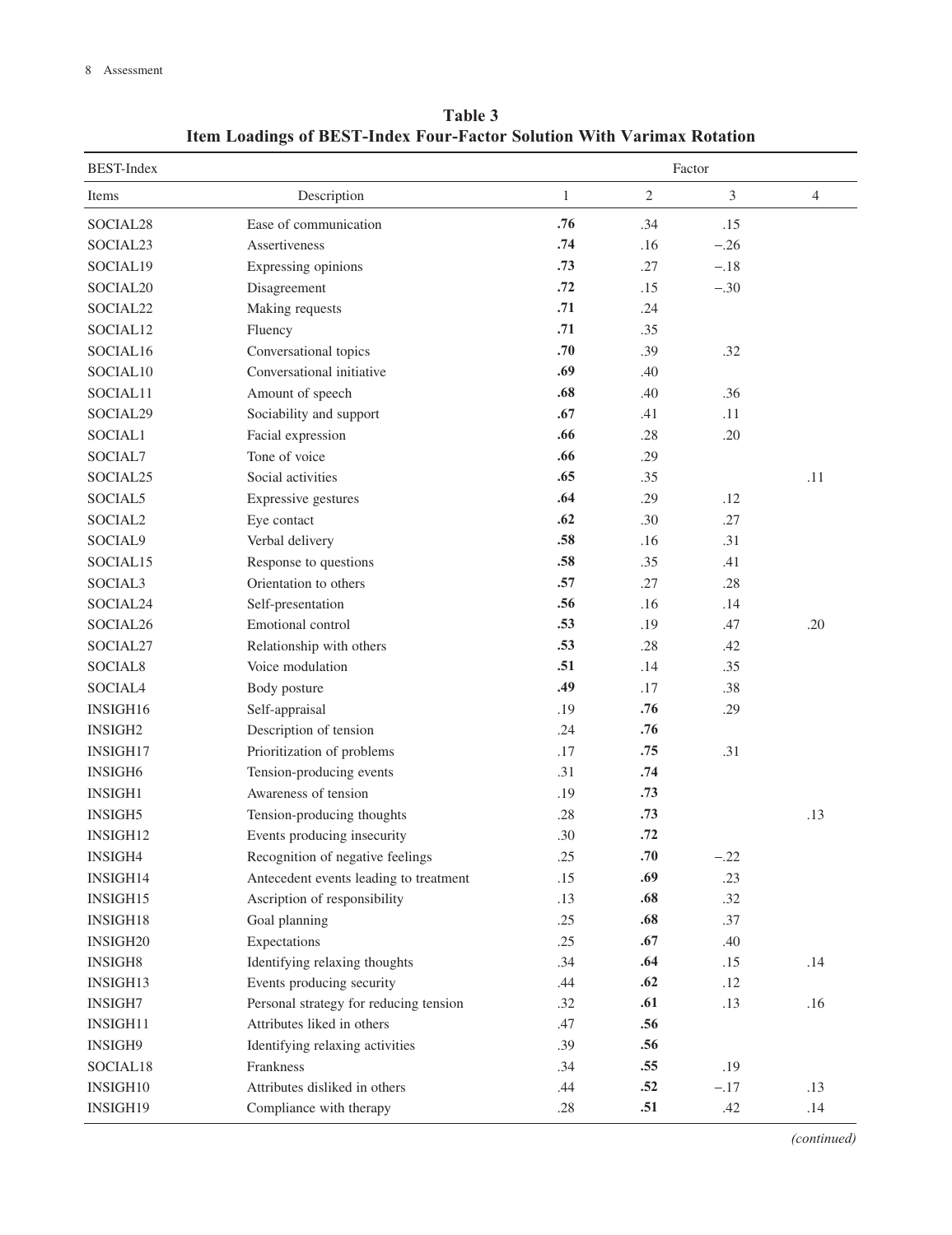| <b>BEST-Index</b>    |                                                              |              |                  | Factor |                |
|----------------------|--------------------------------------------------------------|--------------|------------------|--------|----------------|
| Items                | Description                                                  | $\mathbf{1}$ | 2                | 3      | $\overline{4}$ |
| <b>INSIGH3</b>       | Tension-reducing strategies                                  | .34          | .50 <sub>0</sub> |        | .12            |
| SOCIAL13             | Turn-taking                                                  |              |                  | .72    |                |
| RISK9                | Verbal aggression following trigger event                    | $-.13$       |                  | .71    | .43            |
| SOCIAL14             | Listening skills                                             | .40          | .14              | .67    |                |
| SOCIAL17             | Egocentric conversation                                      | .24          | .14              | .67    |                |
| SOCIAL21             | Arguments                                                    | .20          | .12              | .62    | .33            |
| RISK13               | Disruptive episodes                                          | $-.19$       |                  | .58    | .17            |
| SOCIAL <sub>6</sub>  | Social distance                                              | .31          | .11              | .57    | .11            |
| SOCIAL <sub>30</sub> | Deferring to others                                          | .17          | .30              | .55    |                |
| RISK8                | Verbal aggression without apparent trigger<br>event          |              |                  | .54    | .52            |
| RISK18               | Obsessive compulsive behaviors                               |              |                  | .49    | .48            |
| RISK20               | Psychiatric disturbance                                      | .29          |                  | .47    | .12            |
| RISK14               | Imitative disruption                                         |              |                  | .46    | .20            |
| RISK <sub>2</sub>    | Serious violence to others without apparent<br>trigger event |              | .11              |        | .79            |
| RISK4                | Minor violence to others without apparent trig-<br>ger event |              |                  |        | .78            |
| RISK3                | Serious violence to others following trigger<br>event        |              |                  | .11    | .72            |
| RISK11               | Attacks on objects following trigger event                   | .10          |                  | .26    | .63            |
| RISK <sub>5</sub>    | Minor violence to others following trigger<br>event          |              |                  | .19    | .60            |
| RISK12               | Breaches of security                                         |              |                  | .42    | .56            |
| RISK10               | Attacks on objects without apparent trigger<br>event         | .17          |                  | .16    | .53            |
|                      | Proportion of variance explained per factor $(\%)$           | 35.1         | 10.2             | 5.7    | 4.5            |

#### **Table 3 (continued)**

Note: BEST-Index = Behavioural Status Index. Factor loadings <.10 are suppressed. Salient loadings are in boldface.

# **Table 4 Labels, Mean Scores, Cronbach's Alpha, Item Homogeneity, and Interrater Reliability for the BEST-Index Four-Factor Solution in a Sample of Forensic Psychiatric Patients**

|                                 |    | Total Sample $(N = 291)$ |                |                  |                  |  |  |
|---------------------------------|----|--------------------------|----------------|------------------|------------------|--|--|
| Scale                           |    | $\alpha$                 | Mean $(SD)$    | Item Homogeneity | ICC <sup>a</sup> |  |  |
| Revised BEST total <sup>b</sup> | 63 | .97                      | 222.69 (34.74) | .31              | .71              |  |  |
| Social skills                   | 23 | .96                      | 85.34 (16.39)  | .49              |                  |  |  |
| Insight                         | 21 | .95                      | 56.42 (15.63)  | .51              | .66              |  |  |
| Interpersonal hostility         | 12 | .86                      | 47.16 (7.59)   | .38              | .69              |  |  |
| Physical violence               |    | .74                      | 33.31 (2.91)   | .40              | .68              |  |  |

Note: BEST-Index = Behavioural Status Index; *i* = number of items; ICC = single measure intraclass correlation coefficient, absolute agreement.

a. *N* = 262.

b. The BEST-total is the sum score of 63 items; 7 items were omitted because of low communalities.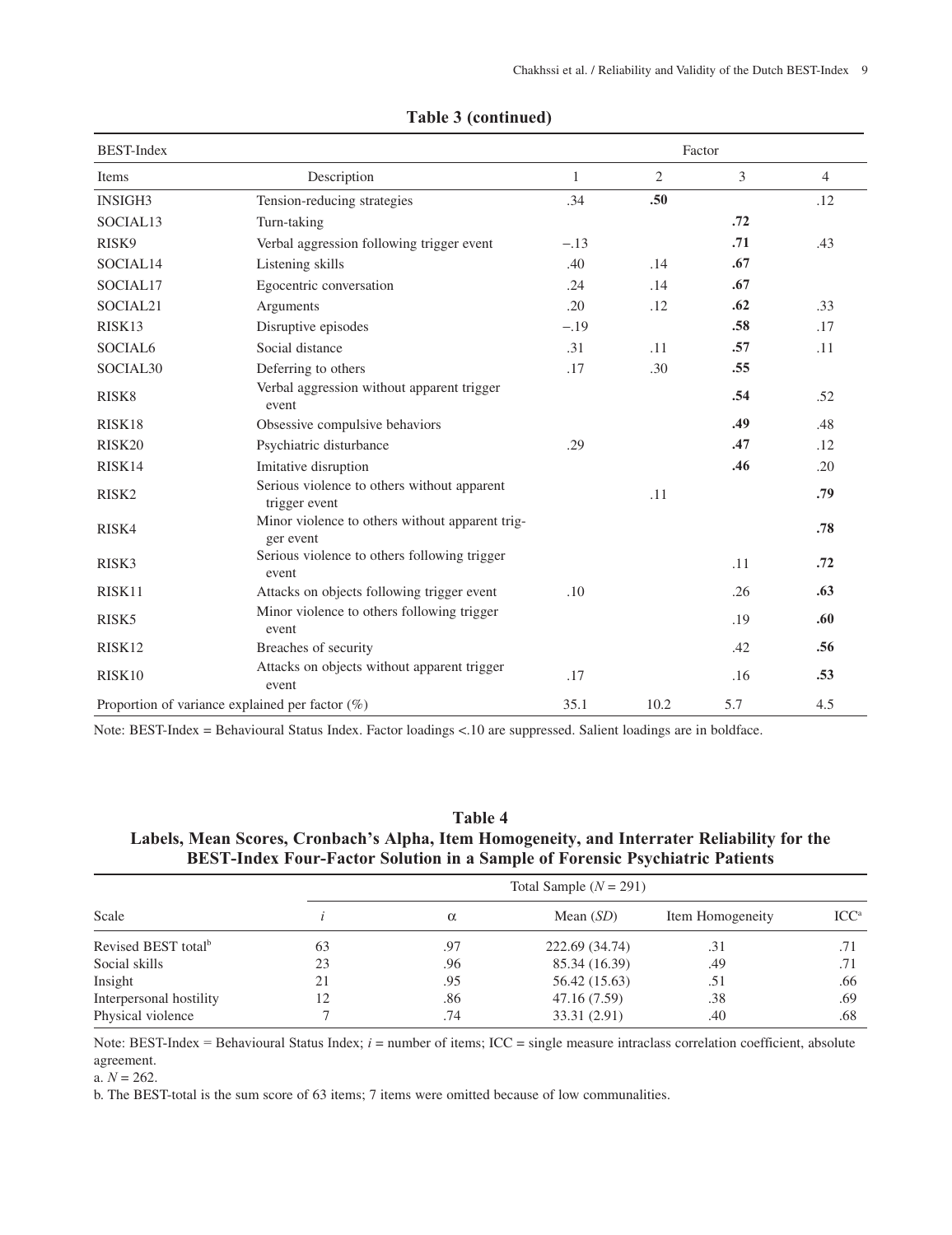| Scale                                    | H Scale | C Scale | R Scale | Total Score <sup>a</sup> | Risk Judgment |
|------------------------------------------|---------|---------|---------|--------------------------|---------------|
| Revised BEST total <sup>b,c</sup>        | .01     | $.45**$ | $.42**$ | $.33**$                  | $.34**$       |
| Social skills                            | .05     | $.31**$ | $.30**$ | $.21**$                  | $.27**$       |
| Insight                                  | .09     | $.43**$ | $.44**$ | $.29**$                  | $.35**$       |
| Interpersonal hostility                  | $.20**$ | $.41**$ | $.29**$ | $.38**$                  | $.23**$       |
| Physical violence                        | $.21**$ | $.29**$ | $.15*$  | $.28**$                  | .13           |
| Original BEST total                      | .00     | $.45**$ | $.42**$ | $.34**$                  | $.34**$       |
| Risk subscale                            | $.28**$ | $.40**$ | $.23**$ | $.39**$                  | $.15*$        |
| Insight subscale                         | .09     | $.43**$ | $.44**$ | $.29**$                  | $.35**$       |
| Communication and social skills subscale | .01     | $.34**$ | $.32**$ | $.25**$                  | $.29*$        |

**Table 5 Pearson Correlation Coefficients Between the Four Factors of the BEST-Index**  and the HCR-20 Scores  $(n = 224)$ 

Note: BEST-Index = Behavioural Status Index; HCR-20 = Historical Clinical Risk-Management–20.

a. The sum of all 20 items of the HCR-20. Risk judgment is the final judgment of future violence risk.

b. BEST-Index scores have been reversed to correspond with the direction of the HCR-20 scores; higher scores on BEST-Index scales mean worse functioning on that scale.

c. The Revised BEST-total is the sum score of 63 items; 7 items were omitted because of low communalities.

 $**p* < .05$ , two-tailed.  $**p* < .01$ , two-tailed.

between the Interpersonal Hostility factor and START verbal aggression ( $r = .40$ ;  $p < .01$ ). The lowest, but still significant correlation coefficient is found for the relationship between physical aggression toward others and the Social Skills factor (*r* = .13, *p* < .05). For the relationship between the HCR-20 and the START outcome scales the highest correlation coefficient is found for the H scale and START verbal aggression  $(r = .30; p < .01)$ . The lowest significant correlation is found for the association between the C scale and START physical aggression toward others (*r* = .19;  $p < .01$ ).

#### **Discussion**

The present study examined the reliability and factor structure of the Dutch version of the BEST-Index in a sample of 291 forensic psychiatric inpatients. Confirmatory factor analysis demonstrated that the original, a priori three-factor structure could not be replicated in our sample. In addition, two items had no significant contributions to the BEST-Index Risk subscale, and several item pairs of both the Risk and the Insight subscales had strong residual correlations. Correcting for these shortcomings resulted in a significantly improved model fit, but not to an acceptable overall model fit for the data in this sample. These findings are in line with the previous factor analytic study of the BEST-Index (Woods et al., 2005), which also did not support the original a priori factor structure.

The subsequent PCA resulted in a four-factor solution, which primarily indicated that (1) the Risk and Insight subscales could be retained; (2) a number of items from the original Risk and Social Skills subscales relating to interpersonal dominance and aggressive behavior formed a new, third factor; and (3) the remaining items of the Risk subscale referring to physical violence also formed another, fourth factor. Seven items were omitted from the BEST-Index because they were unrelated to any of the factors. Our findings are in contrast with earlier factor analytic work on the BEST-Index. Woods et al. (2005) identified 11 factors by selecting the factors solely on the basis of Kaiser's eigenvalue greater than 1 criterion. Although this procedure is appealing in its simplicity, exclusive reliance on this approach can lead to solutions with too many factors (overfactoring), which have little theoretical and/or practical value. In determining the optimal number of factors, several statistical (e.g., scree test) and theoretical procedures (e.g., conceptual clarity of the solution) should be employed (Fabrigar et al., 1999). Thus, the present study extended on the previous factor analytic studies by taking these considerations into account. Earlier factor analytic studies on the separate subscales (Woods et al., 2001a; Woods et al., 2001b; Woods et al.,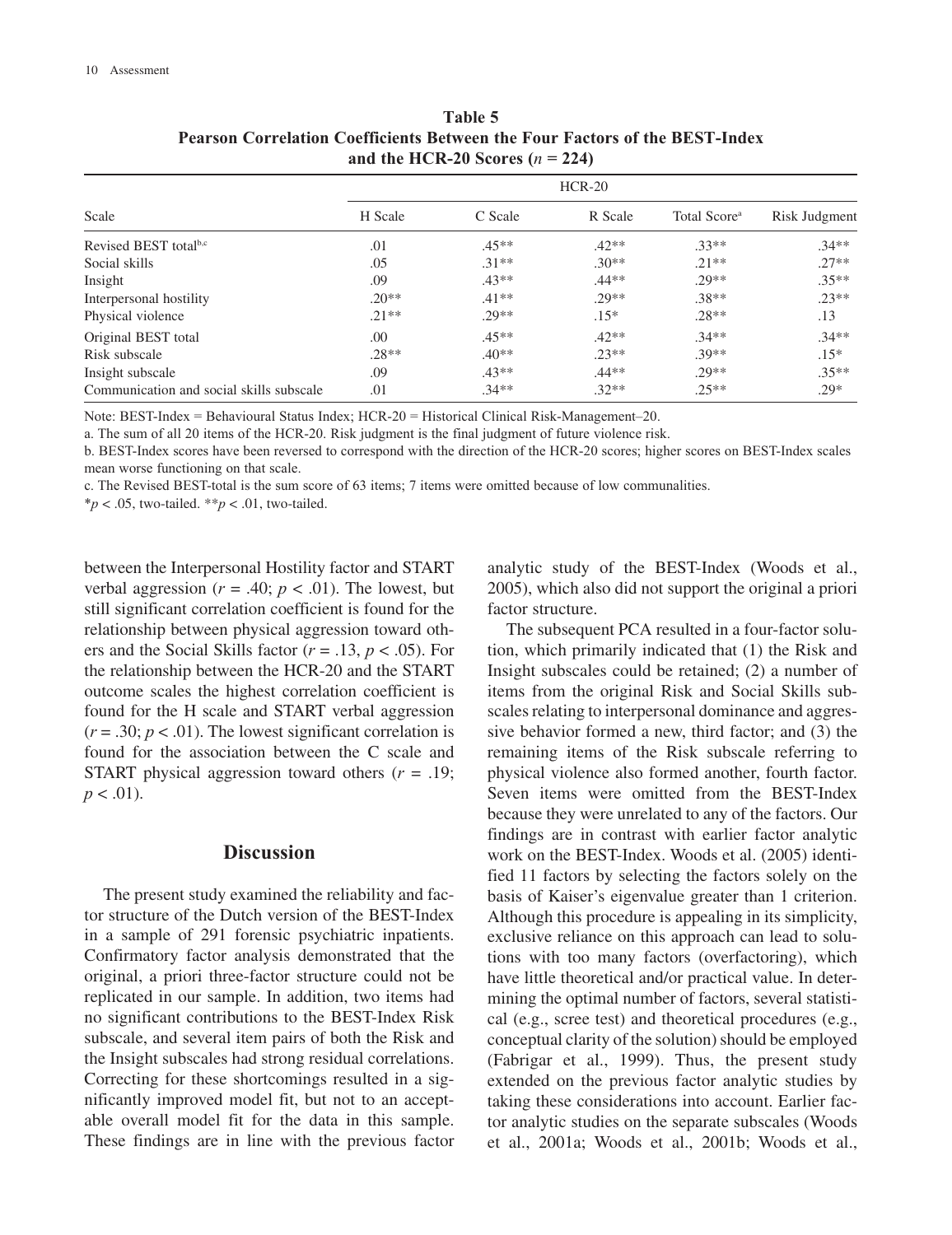|                                   | <b>START Outcome Scale</b> <sup>a</sup> |                                     |                                          |  |  |  |
|-----------------------------------|-----------------------------------------|-------------------------------------|------------------------------------------|--|--|--|
| Scale                             | Verbal Aggression                       | Physical Aggression Against Objects | <b>Physical Aggression Toward Others</b> |  |  |  |
| Revised BEST total <sup>b,c</sup> | $.20**$                                 | $.15**$                             | $.20**$                                  |  |  |  |
| Social skills                     | .11                                     | .06                                 | $.13*$                                   |  |  |  |
| Insight                           | .11                                     | .08                                 | .10                                      |  |  |  |
| Interpersonal hostility           | $.41**$                                 | $.27**$                             | $.34**$                                  |  |  |  |
| Physical violence                 | $.20**$                                 | $.25**$                             | $.23**$                                  |  |  |  |
| $HCR-20$ total score <sup>d</sup> | $.32**$                                 | $21**$                              | $.26**$                                  |  |  |  |
| H scale                           | $29**$                                  | $.20**$                             | $.27**$                                  |  |  |  |
| C scale                           | $27**$                                  | $.18**$                             | $.21**$                                  |  |  |  |
| R scale                           | $.20**$                                 | .12                                 | .12                                      |  |  |  |

**Table 6 Pearson Correlation Coefficients Between the Four Factors of the Revised BEST-Index and Challenging and Aggressive Behaviors as Measured With the START Outcome Scale (***n* **= 291)**

Note: BEST-Index = Behavioural Status Index; HCR-20 = Historical Clinical Risk-Management–20.

a. Verbal Aggression was displayed by 200 patients (68.7%), Physical Aggression Against Objects by 100 patients (34.4%), and Physical Aggression by 134 patients (46.0%).

b. BEST-Index scores have been reversed; higher scores on BEST-Index scales correspond with worse functioning on that scale. c. The revised BEST-total is the sum score of 63 items; 7 items were omitted because of low communalities.

d.  $n = 214$ .

\**p* < .05, two-tailed. \*\**p* < .01, two-tailed.

2001c) and on two subscales combined (Woods et al., 2003a; Woods et al., 2003b; Woods et al., 2004) yielded different results in each instance, leading to a lack of conceptual clarity surrounding the factor structure of the BEST-Index. This is unfortunate, because the BEST-Index deserves a more systematic approach toward instrument development. Our findings obtained by this more systematic approach suggest that a four-factor model is a better solution than the original three-factor model.

The interrater reliabilities for the nurse raters were good for the four factors of the BEST-Index. These interrater reliabilities are consistent with those found in the only other interrater reliability study of the BEST-Index in a sample of 37 raters (Woods et al., 1999). Note that in the current study we had a sample of 182 raters and used the stringent single-measure ICC as the parameter for interrater reliability (Shrout & Fleiss, 1979). Internal consistency of the Dutch version of the revised BEST-Index and the derived factors was excellent. Item homogeneity was acceptable for the revised BEST-Index total score and the derived factors. Similar values for internal consistency have previously been reported (Woods et al., 1999).

Good convergent validity of the Dutch version of the BEST-Index with the HCR-20 was found. As expected, the scores on the revised BEST-Index total score and the derived factors were more strongly associated with the changeable (i.e., dynamic) violence risk factors of the HCR-20, compared with the historical (i.e., static) factors of the HCR-20. Thus, it seems that the BEST-Index is especially valuable as a measure of dynamic risk factors. Values for convergent validity of the BEST-Index were in the same range as previously reported by Ross et al. (2008). Furthermore, moderate to large correlation coefficients were found between the revised BEST-Index factors with diverse aggressive behaviors during institutional treatment, supporting its predictive validity. Moreover, in this study, the predictive results for the revised BEST-Index were comparable to, if not higher than, the predictive results for the HCR-20. Especially, the derived BEST-Index factor Interpersonal Hostility shows stronger associations with the diverse inpatient aggressive behaviors than the HCR-20. Note that the assessments with the BEST-Index and the HCR-20 were independent of each other and both preceded the measurement of the START Outcome variables.

The findings of the current study should be considered with several limitations in mind. The generalizability of the findings is limited to inpatient male forensic psychiatric patients. The study should be replicated in different samples (e.g., female forensic psychiatric patients) to assess the robustness of our findings. In addition, the sample size  $(N = 291)$  was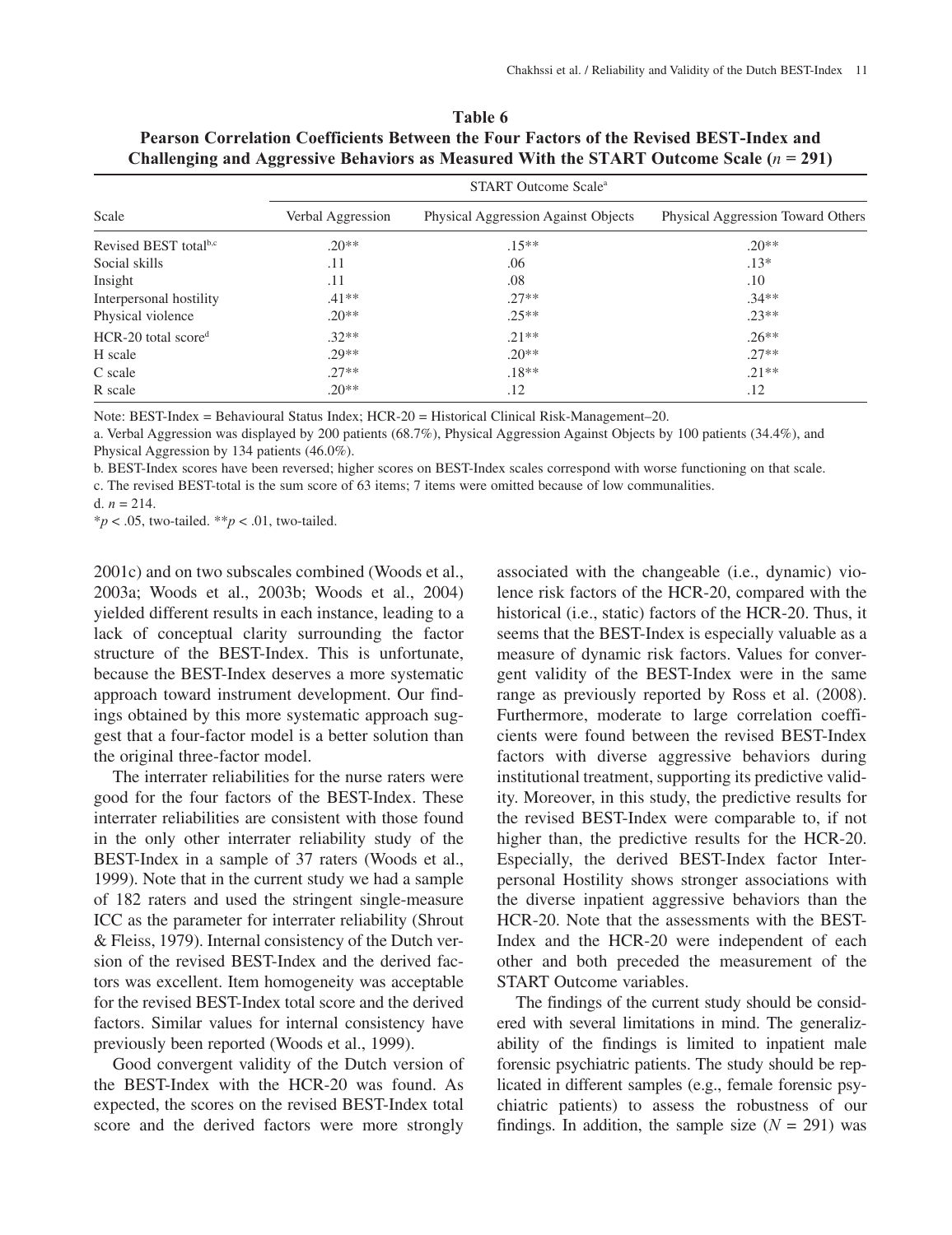somewhat small for the CFA and PCA analyses in relation to the number of BEST-Index items  $(N = 70)$ . However, recommendations concerning the number of subjects required per item of the instrument vary widely within the literature: from 4 subjects per variable (Gorsuch, 1983) to 10 subjects per variable (Nunnally, 1967). MacCallum, Widaman, Zhang, and Hong (1999) demonstrated that the recommended sample size is influenced by the extent to which factors are overdetermined and the level of communalities of the measured variables. In our sample, the average communality was .55, and 7 to 23 variables represented each factor. According to MacCallum et al., these are moderate to good conditions for a factor analysis, and one can obtain good recovery of factors with samples of at least 200. However, further studies should be performed using the BEST-Index with larger samples to test whether the current factor structure can be replicated.

Despite these limitations, the findings of the present study suggest that the Dutch version of the BEST-Index can be used reliably in Dutch forensic psychiatric settings, with four factorial domains that have apparent theoretical and clinical relevance, as demonstrated by their relationship with violence risk level and institutional aggressive behavior. Modifying the Dutch version of the BEST-Index was not central to this study, but our findings indicate that future research should further examine the suitability of a number of the BEST-Index items. This study also shows some of the strengths of the BEST-Index as a clinical instrument for the assessment of potentially risk-relevant behaviors among forensic psychiatric patients. An instrument that (1) has a broad content coverage relevant to the treatment of forensic psychiatric patients, (2) is related to future violence risk as measured with the HCR-20 and to institutional aggressive behavior, (3) can be reliably rated by paraprofessionals who have received only half a day of training and in a relatively brief amount of time (1-2 hours) clearly has significant advantages in terms of cost-effectiveness and ease of implementation. More important, this study also shows the possibility of informing the structured assessment of future violence risk with measures such as the HCR-20, with standardized ratings from nursing staff on changes in risk-relevant behaviors during forensic treatment. Finally, future research is needed that examines the predictive validity of the BEST-Index for future (violent) offending in the community as well as studies that assess the sensitivity of the BEST-Index for detecting change in future violence risk.

#### **Acknowledgments**

The authors are grateful to Dr. Tonia Nicholls and her colleagues for giving us permission to use the START Outcome scale. We would like to thank Franca Tonnaer, Eveline van Vliet, and Andrea Braga Ferreira Soares for their assistance in this study and to Erik Schouten for his statistical advice.

#### **Notes**

1. In comparison, the internal consistencies for the scales of the BEST-Index original version were  $\alpha$  = .96 for the total scale,  $\alpha$  = .79 for the Risk subscale,  $\alpha$  = .95 for the Insight subscale, and  $\alpha$  =.96 for the Communication and Social Skills subscale. The item homogeneity of the original version was .26 for the total scale and .18 for the Risk subscale, .51 for the Insight subscale, and .42 for the Communication and Social Skills subscale.

2. In comparison, the interrater reliability for the scales of the BEST-Index original version were .72 for the total scale, .71 for the Risk subscale, .66 for the Insight subscale, and .67 for the Communication and Social skills subscale.

3. To determine whether the results of the predictive analyses involving START Outcome data would differ, if we used a more appropriate predictive model given the nature of the distribution, we also analyzed these data using a negative binomial regression model. The resulting coefficients for both the revised BEST-Index and the HCR-20 showed the same magnitude of the reported effects as the Pearson correlation analyses. The results of the negative binomial regression analyses are available from the authors on request.

#### **References**

- American Psychiatric Association. (2000). *Diagnostic and statistical manual of mental disorders* (Rev. 4th ed.). Washington, DC: Author.
- Arbuckle, J. L. (2006). AMOS (Version 7.0) [Computer software]. Chicago: SPSS, Inc.
- Byrne, B. M. (2001). *Structural equation modeling with AMOS: Basic concepts, applications and programming*. London: Lawrence Erlbaum.
- Cima, M. (2003). *Faking good, bad, and ugly: Malingering in forensic psychiatric inpatients*. Unpublished doctoral dissertation, Maastricht University, The Netherlands.
- Douglas, K. S., Guy, L. S., & Weir, J. (2006). *HCR-20 violence risk assessment scheme: Overview and annotated bibliography*. Retrieved May 26, 2008, from http://kdouglas.wordpress .com/hcr-20/
- Douglas, K. S., & Kropp, P. R. (2002). A prevention-based paradigm for violence risk assessment: Clinical and research applications. *Criminal Justice and Behavior*, *29*, 617-658.
- Douglas, K. S., & Skeem, J. (2005). Violence risk assessment: Getting specific about being dynamic. *Psychology, Public Policy, & Law*, *11*, 347-383.
- Dvoskin, J., & Heilbrun, K. (2001). Risk assessment and release decision-making: Toward resolving the great debate. *Journal of the American Academy of Psychiatry and the Law*, *29*, 6-10.